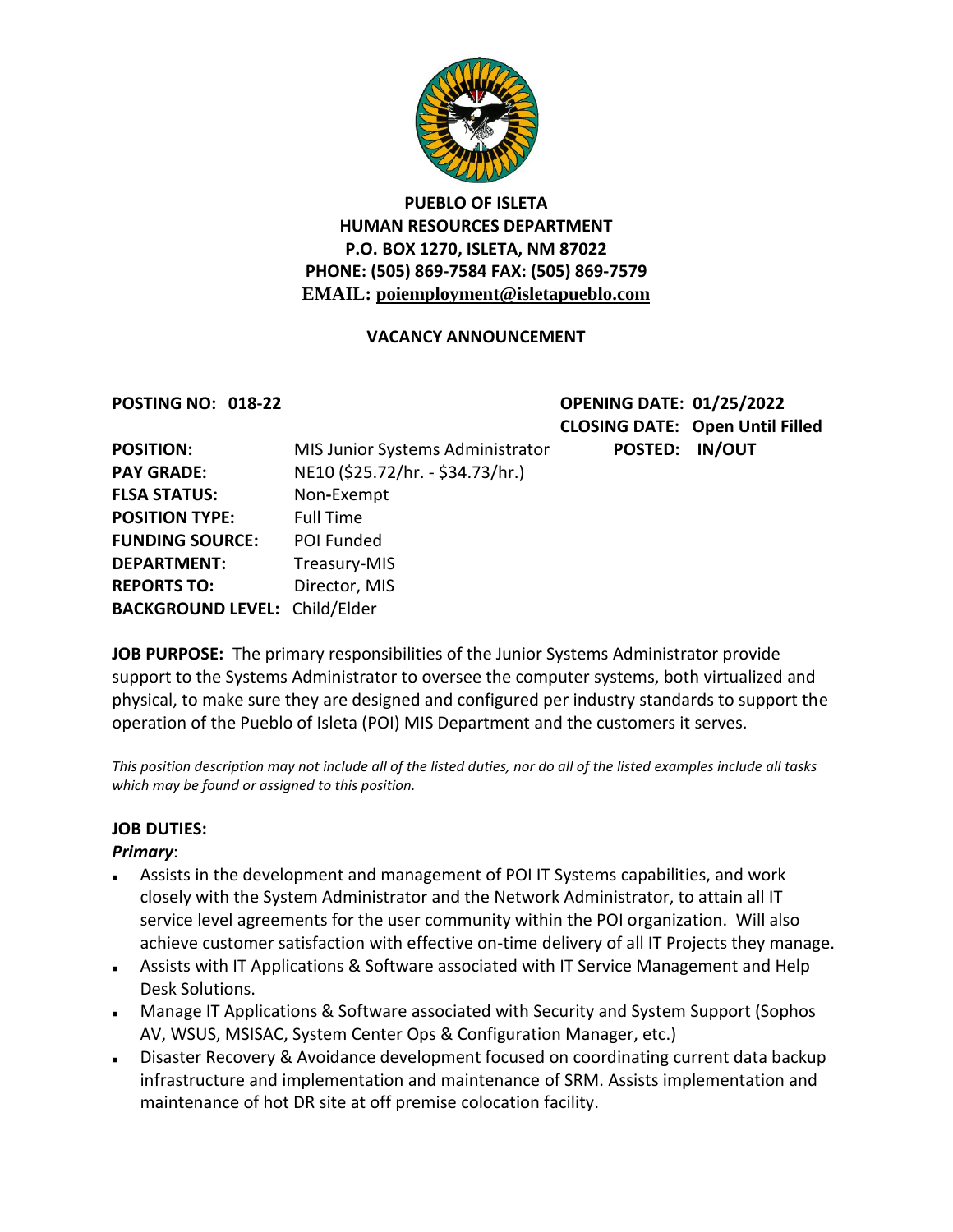## *Secondary: Website/Intranet/Phone System Maintenance*

- The Junior Sys Admin is also responsible for assisting in the online experience of the Pueblo of Isleta's customers, partners, suppliers and employees. By using industry standard approaches to design, updating content regularly, and working with the IT department to ensure optimal availability, the Junior Sys Admin ensures that the organization's online portal is among its best assets and offers a public "face" to the organization on the Internet and Intranet for all POI employees
- Assists the Systems Administrator in the management of the Avaya phone system; ensures all phones connected to the POI network are fully operational and assists with user requests of voicemail password changes, caller ID updates and adding new phones into the system

**Essential Functions and Responsibilities:** *This list of tasks is illustrative ONLY and is not a comprehensive listing of all functions and tasks performed by this position. It does not necessarily list all possible duties that may be assigned.*

- In accordance with the organizational mission and vision, the Junior Systems Administrator helps maintain the department standards, objectives, policy, and internal controls.
- Ensures the consistency and maintainability of systems and applications by creating and maintaining standards/procedures for the implemented technical solutions. Performs regular systems monitoring including verifying the integrity and availability of all hardware, server resources, systems and key processes; reviews system and application logs and verifies completion of scheduled jobs such as backups.
- Assists in Providing planning, implementation and maintenance of software on new and existing systems to support POI Departments and individuals.
- Secures systems by developing, administering and monitoring system access; establishing and treating disaster recovery policies and procedures; completing backups and maintaining documentation.
- Ensures sufficient policies and procedures are in place to provide Disaster Recovery in order to prevent Data loss/System downtime. Develops Disaster Avoidance and Business Continuity capabilities in-line with evolving technology.
- Participates on relevant hardware and software evaluations and maintains vendor relationships supporting them. Maintains current knowledge of evolving IT Technology and how it may impact new POI IT initiatives, opportunities and potential technological solutions.

# **SUPERVISION RESPONSIBILITIES:** N/A

# **MINIMUM QUALIFICATIONS/REQUIREMENTS:**

- Bachelor's Degree in Information Technology/Computer Science or related field required.
- Minimum of five (5) years' experience in Systems Administration of VMWare/Microsoft based Virtualized environments, of which at least 2 years was as an IT leader working with technical teams.
- Experience with Active Directory, Exchange and SQL development/implementation, specifically with regards to Domain integration.
- Equivalent combination of education, experience, and training may be substituted at the discretion of the POI MIS Manager.